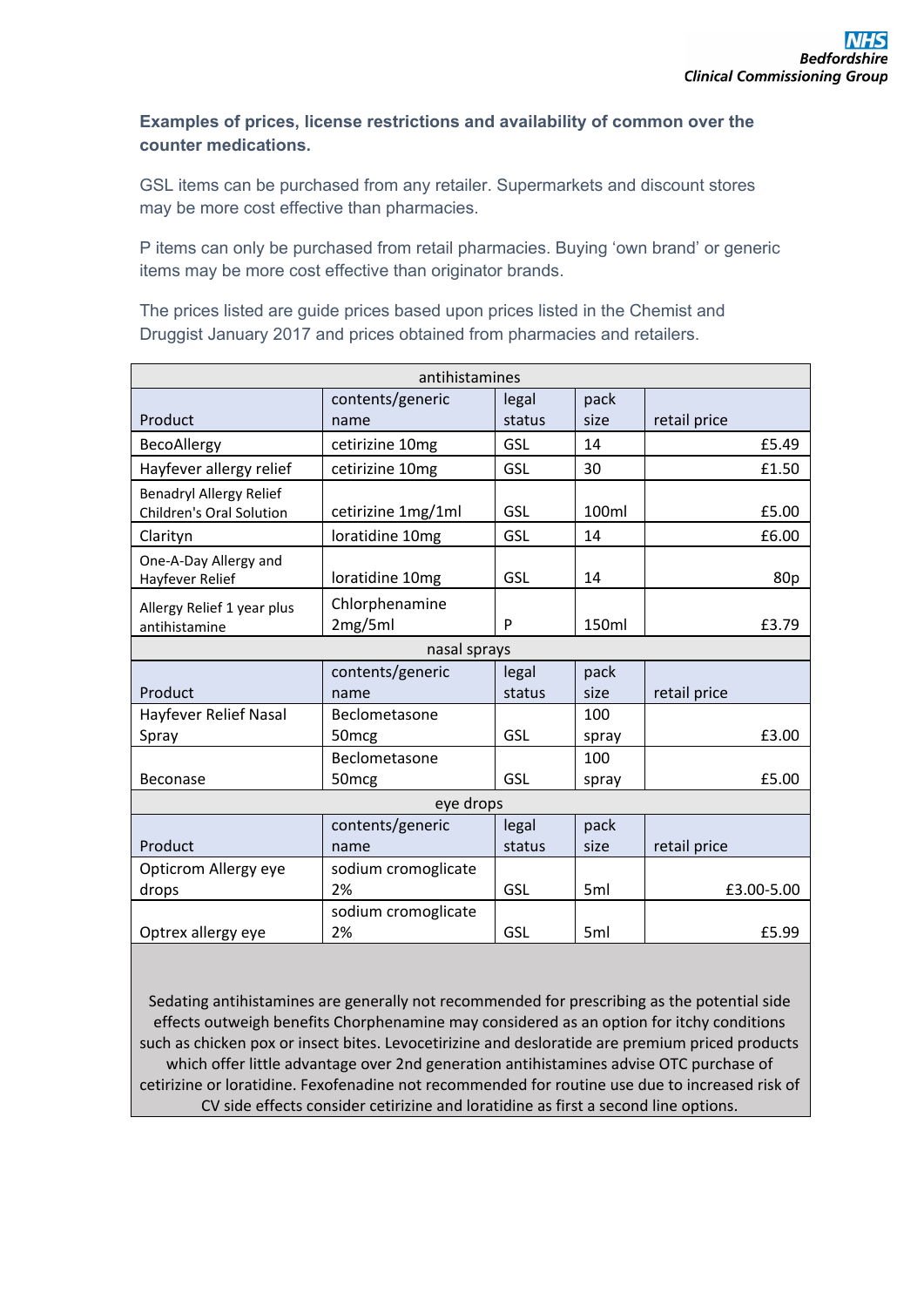| Analgesia                                          |                                                                          |            |                  |                |
|----------------------------------------------------|--------------------------------------------------------------------------|------------|------------------|----------------|
| co-codamol 8/500                                   |                                                                          |            |                  |                |
|                                                    |                                                                          | legal      | pack             | retail         |
| Product                                            | contents/generic name                                                    | status     | size             | price          |
|                                                    |                                                                          |            | 32               |                |
| Co-Codamol 8mg/500mg                               | codeine 8mg/paracetamol 500mg                                            | P          | <b>Tablets</b>   | £2.49          |
|                                                    | Paracetamol                                                              |            |                  |                |
|                                                    |                                                                          | legal      | pack             | retail         |
| Product                                            | contents/generic name                                                    | status     | size             | price          |
| Paracetamol 500mg caplets                          | paracetamol                                                              | GSL        | 16               | $20p -$<br>40p |
| Infant's & Children's Paracetamol                  |                                                                          |            |                  |                |
| Suspension - Strawberry 3mths+                     | paracetamol 120mg/5ml                                                    | GSL        | 100ml            | £1.75          |
| Calpol Infant Pain Relief Suspension -             |                                                                          |            |                  |                |
| Sugar Free Strawberry 2mths+                       | paracetamol 120mg/5ml                                                    | GSL        | 100ml            | £3.00          |
|                                                    |                                                                          |            |                  |                |
| Paracetamol 6 Years Plus 250 mg/5 ml<br>Suspension | paracetamol 250mg/5ml                                                    | P          | 100ml            | £2.99          |
| Calpol Six Plus Sugar Free Suspension              | paracetamol 250mg/5ml                                                    | P          | 100ml            | £3.65          |
|                                                    | Ibuprofen                                                                |            |                  |                |
|                                                    |                                                                          | legal      | pack             | retail         |
| Product                                            | contents/generic name                                                    | status     | size             | price          |
| ibuprofen tablets 200mg                            | ibuprofen 200mg                                                          | GSL        | 16               | 25p            |
| Nurofen for children                               | ibuprofen 100mg/5ml                                                      | GSL        | 100ml            | £3.60          |
| infant's and children's ibuprofen                  |                                                                          |            |                  |                |
| suspension                                         | ibuprofen 100mg/5ml                                                      | GSL        | 100ml            | £1.77          |
|                                                    | rubefacients                                                             |            |                  |                |
|                                                    |                                                                          | legal      | pack             | retail         |
| Product                                            | contents/generic name                                                    | status     | size             | price          |
|                                                    | mucopolysaccharide polysulphate                                          |            |                  |                |
|                                                    | (MPS) 0.2% w/w and salicylic acid 2.0%                                   |            |                  |                |
| Movelat relief cream                               | w/w.                                                                     | P          | 80g              | £7.99          |
|                                                    | Menthol 5.91% w/w, Eucalyptus Oil                                        |            |                  |                |
|                                                    | 1.97% w/w, Methyl Salicylate 12.80%                                      |            |                  |                |
| Deep heat Heat rub                                 | w/w, Turpentine Oil 1.47% w/w.<br>sweet birch oil 0.12% v/w, cajuput oil | GSL        | 67g              | £3.25          |
|                                                    | 0.12% v/w. eucalyptus oil 1% v/w,                                        |            |                  |                |
|                                                    | levomenthol 0.5% w/w. methyl                                             |            |                  |                |
| Wilko muscle rub                                   | salicylate 9% v/w                                                        | GSL        | 40 <sub>g</sub>  | £1.00          |
| Deep Freeze pain relief gel                        | Racemic Menthol 2% w/w                                                   | GSL        | 100 <sub>g</sub> | £4.99          |
| Algesal cream                                      | Diethylamine salicylate cream                                            | P          | 50 <sub>g</sub>  | £2.69          |
|                                                    | <b>Topical NSAIDs</b>                                                    |            |                  |                |
|                                                    |                                                                          | legal      | pack             | retail         |
| Product                                            | contents/generic name                                                    | status     | size             | price          |
| Mentholatum Ibuprofen Gel                          | ibuprofen 5%                                                             | GSL        | 50g              | £2.00          |
| Ibuleve Speed Relief Max Strength                  | ibuprofen 10%                                                            | <b>GSL</b> | 40 <sub>g</sub>  | £8.99          |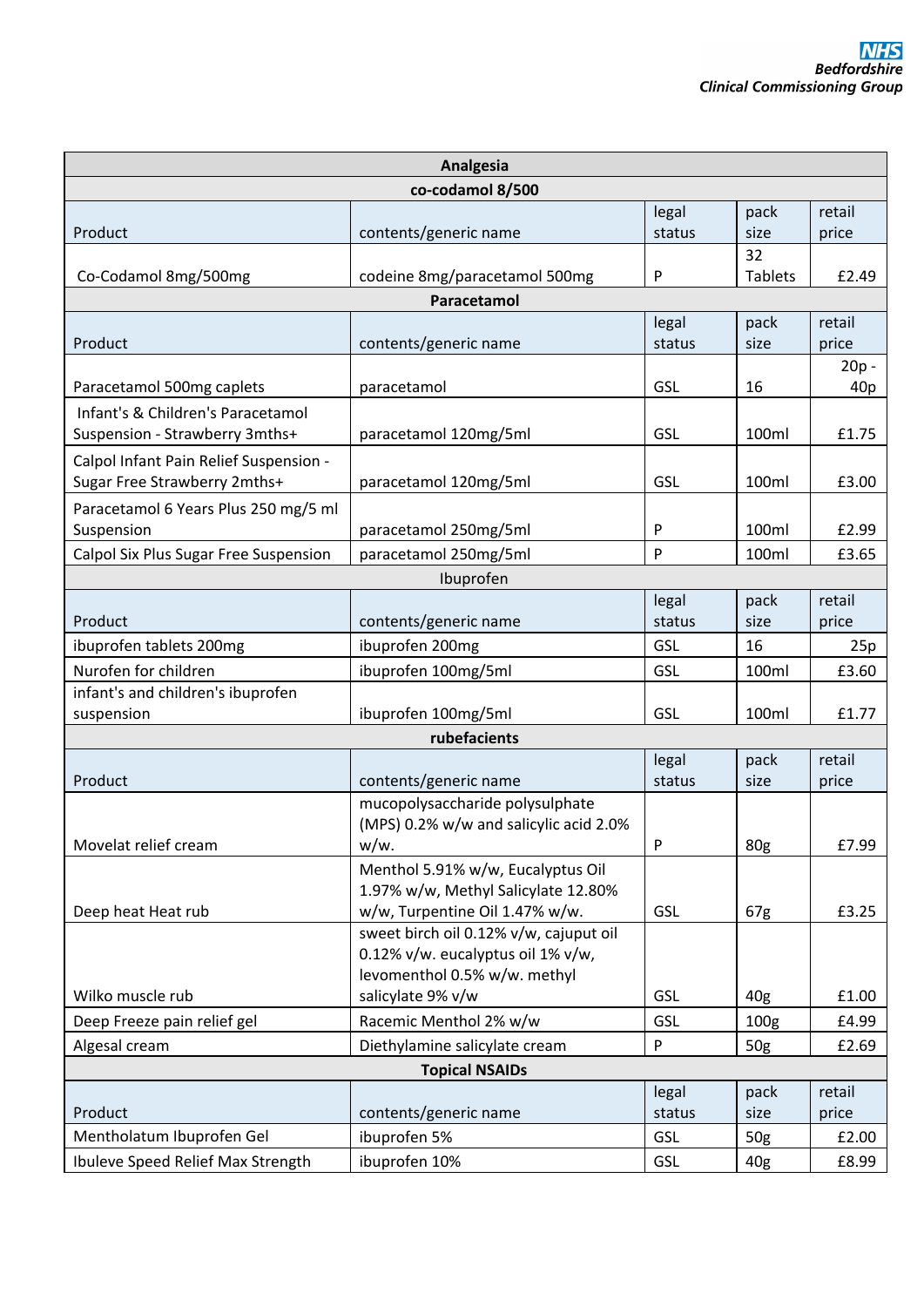| <b>Traxam Pain Relief Gel</b>              |  | Felbinac 3%                                             | $\mathsf{P}$    | 30 <sub>g</sub> | £3.59           |
|--------------------------------------------|--|---------------------------------------------------------|-----------------|-----------------|-----------------|
| Voltarol pain-eze emugel                   |  | diclofenac 1.16%                                        | GSL             | 50 <sub>g</sub> | £5.50           |
| Voltarol emugel P                          |  | diclofenac 1.16%                                        | P               | 50g             | £7.29           |
|                                            |  | antacids                                                |                 |                 |                 |
|                                            |  |                                                         | legal           | pack            | retail          |
| Product                                    |  | contents/generic name                                   | status          | size            | price           |
|                                            |  | sodium alginate and potassium                           |                 |                 |                 |
| <b>Gaviscon Advance</b>                    |  | bicarbonate                                             | P               | 300ml           | £8.99           |
| Peppermint antacid tablets                 |  | calcium carbonate                                       | GSL             | 72              | £1.95           |
| heartburn and Indigestion relief<br>liquid |  | Aluminium- and magnesium-containing<br>antacids         | GSL             | 500ml           | £4.00           |
|                                            |  | anti-diarrhoea                                          |                 |                 |                 |
|                                            |  |                                                         | legal           | pack            | retail          |
| Product                                    |  | contents/generic name                                   | status          | size            | price           |
| diarrhoea relief capsules                  |  | loperamide 2mg                                          | GSL             | 6               | 80p             |
| Immodium Instants                          |  | loperamide 2mg                                          | GSL             | 6               | £2.75           |
| Dioralyte                                  |  | rehydration salts                                       | GSL             | 6               | £3.50           |
|                                            |  | <b>IBS relief</b>                                       |                 |                 |                 |
| Product                                    |  | contents/generic name                                   | legal<br>status | pack<br>size    | retail<br>price |
| Buscopan IBS relief                        |  | Hyoscine butylbromide                                   | GSL             | 20              | £4.99           |
| Colpermin IBS relief                       |  | Peppermint oil                                          | GSL             | 20              | £5.99           |
| <b>IBS Relief</b>                          |  | mebeverine                                              | GSL             | 15              | £4.99           |
|                                            |  | <b>Laxatives</b>                                        |                 |                 |                 |
|                                            |  |                                                         | legal           | pack            | retail          |
| Product                                    |  | contents/generic name                                   | status          | size            | price           |
| lactulose                                  |  | lactulose                                               | ${\sf P}$       | 500ml           | £6.50           |
| Senna tablets                              |  | Senna 7.5mg                                             | GSL             | 24              | £1.00           |
| Dulcoease                                  |  | Docusate sodium 100mg                                   | GSL             | 30              | £3.00           |
| Fybogel HiFibre Orange                     |  | Ispaghula husk                                          | GSL             | 10              | £2.55           |
|                                            |  | wind/bloating                                           |                 |                 |                 |
| Product                                    |  | contents/generic name                                   | legal<br>status | pack<br>size    | retail<br>price |
| wind setlers                               |  | simeticone                                              | GSL             | 24              | £4.00           |
|                                            |  |                                                         |                 |                 |                 |
| Wind relief tablets                        |  | aluminium hydroxide, magnesium<br>hydroxide, simeticone | GSL             | 36              | £3.99           |
|                                            |  | Infant colic                                            |                 |                 |                 |
|                                            |  |                                                         | legal           | pack            | retail          |
| Product                                    |  | contents/generic name                                   | status          | size            | price           |
| Dentinox colic drops                       |  | simeticone                                              | GSL             | 100ml           | £2.69           |
|                                            |  | Dill seed oil, sodium hydrogen                          |                 |                 |                 |
| Woodwards Gripe water                      |  | carbonate                                               | GSL             | 150ml           | £3.59           |
| Colief infant drop                         |  | Lactase                                                 | GSL             | 7ml             | £11.99          |
|                                            |  |                                                         |                 |                 |                 |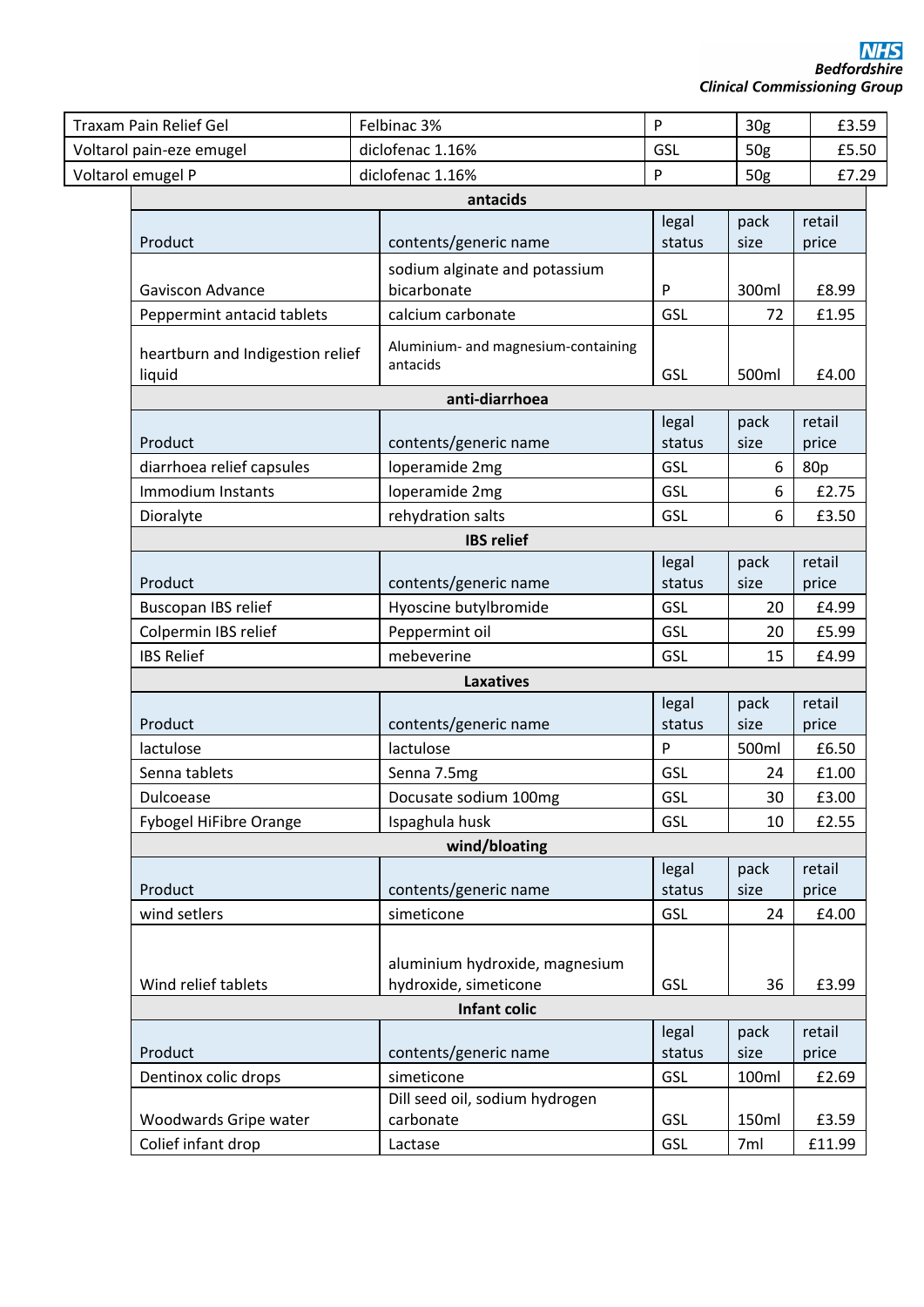| Haemorrhoid preparations           |                         |        |                 |       |  |
|------------------------------------|-------------------------|--------|-----------------|-------|--|
|                                    | retail<br>pack<br>legal |        |                 |       |  |
| Product                            | contents/generic name   | status | size            | price |  |
| Anusol cream                       | benzyl benzoate         | GSL    | 23 <sub>g</sub> | £3.50 |  |
| Anusol Plus HC ointment            | hydrocortisone          | P      | 15 <sub>g</sub> | £5.49 |  |
| <b>Anusol Plus HC Suppository</b>  | hydrocortisone          | P      | 12              | £5.49 |  |
| Germoloids ointment                | lidocaine               | GSL    | 25ml            | £3.99 |  |
| <b>Haemorrhoid Relief Ointment</b> | lidocaine               | GSL    | 25g             | £2.83 |  |

| Dental products              |                       |        |                 |        |  |
|------------------------------|-----------------------|--------|-----------------|--------|--|
|                              |                       | legal  | pack            | retail |  |
| Product                      | contents/generic name | status | size            | price  |  |
| chlorhexidine 0.2% mouthwash | chlorhexidine         | GSL    | 300ml           | £2.50  |  |
| Corsodyl mouthwash           | chlorhexidine         | GSL    | 300ml           | £3.70  |  |
| Corsodyl oral gel            | chlorhexidine         | P      | 50 <sub>g</sub> | £3.25  |  |
| Anbesol liquid               | Lidocaine             | P      | 15ml            | £5.99  |  |

Dental products such as high fluoride tooth pastes and mouth washes should continue to be prescribed by dentists and not added to repeat prescriptions. Patient with oral or dental issues should be referred to their dentist for treatment or given information on registering with a dentist

| cough medicine            |                       |              |       |              |  |
|---------------------------|-----------------------|--------------|-------|--------------|--|
|                           |                       |              | pack  |              |  |
| Product                   | contents/generic name | legal status | size  | retail price |  |
| simple linctus            | citric acid           | <b>GSL</b>   | 200ml | £1.89        |  |
| codeine linctus 15mg/5ml  | codeine               | P            | 200ml | £4.75        |  |
| mucus cough syrup         | guaifenesin           | GSL          | 200ml | £3.49        |  |
| cough syrup 3 months plus | glycerol              | GSL          | 100ml | £2.29        |  |
|                           | decongestant          |              |       |              |  |
|                           |                       |              | pack  |              |  |
| Product                   | contents/generic name | legal status | size  | retail price |  |
| Sudafed decongestant      |                       |              |       |              |  |
| tablets                   | pseudoepedrine 60mg   | P            | 12    | £3.49        |  |
| Sudafed blocked nose      |                       |              |       |              |  |
| capsules                  | phenylephedrine 12mg  | GSL          | 24    | £4.99        |  |
|                           | oxymetazoline         |              |       |              |  |
| blocked nose relief spray |                       | GSL          | 22ml  | £3.49        |  |
| sore throat treatments    |                       |              |       |              |  |
|                           |                       |              | pack  |              |  |
| Product                   | contents/generic name | legal status | size  | retail price |  |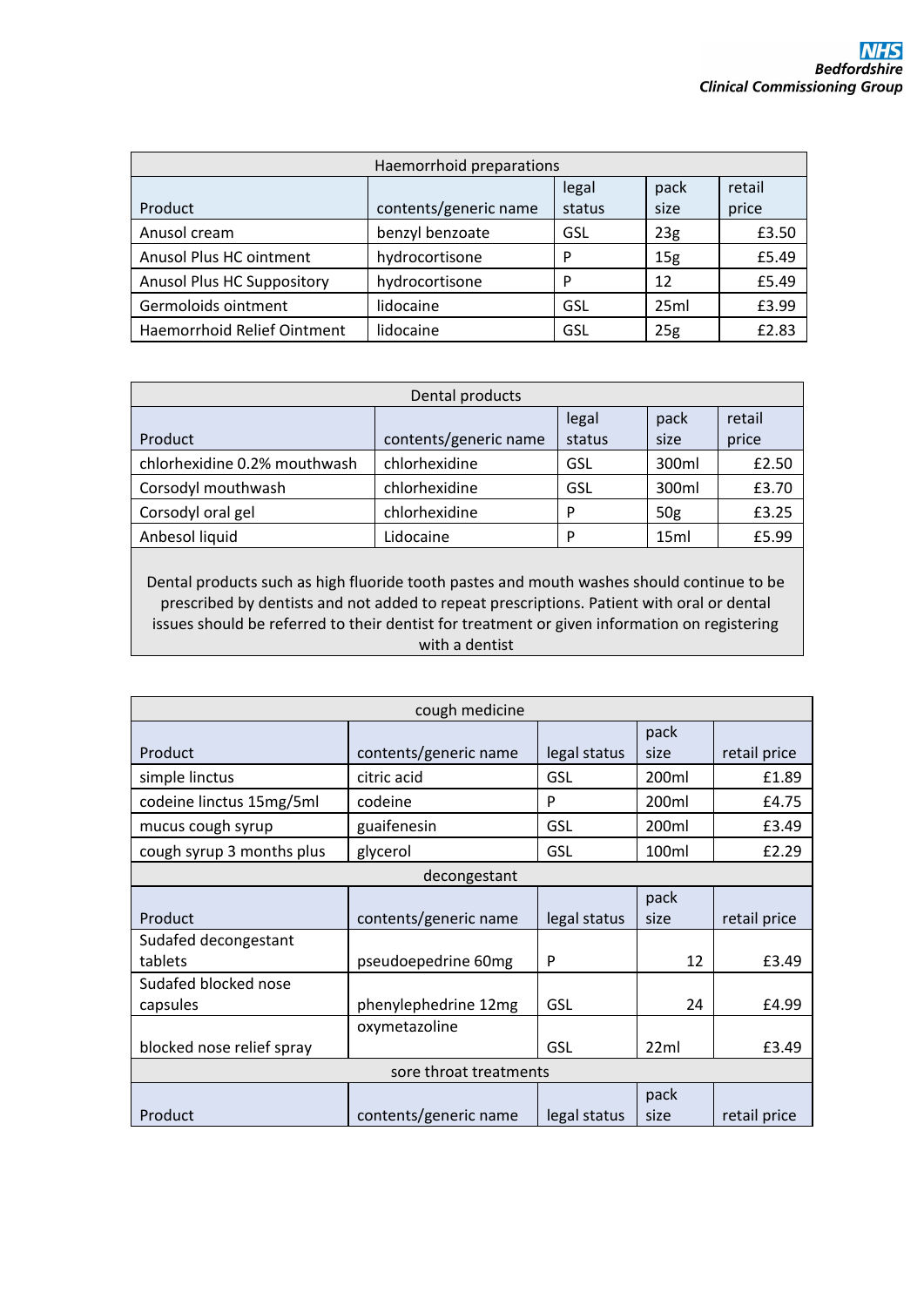|                                                                                                                                                                                                                                              | Amylmetacresol BP<br>0.6mg       |              |                 |                 |
|----------------------------------------------------------------------------------------------------------------------------------------------------------------------------------------------------------------------------------------------|----------------------------------|--------------|-----------------|-----------------|
|                                                                                                                                                                                                                                              | 2,4-Dichlorobenzyl               |              |                 |                 |
| <b>Strepsils</b>                                                                                                                                                                                                                             | alcohol                          | <b>GSL</b>   | 16              | £2.69           |
| anaesthetic sore throat                                                                                                                                                                                                                      |                                  |              | 100             |                 |
| spray                                                                                                                                                                                                                                        | benzocaine                       | <b>GSL</b>   | sprays          | £5.99           |
|                                                                                                                                                                                                                                              | <b>Dandruff/scalp treatments</b> |              |                 | retail          |
| Product                                                                                                                                                                                                                                      | contents/generic<br>name         | legal status | pack<br>size    | price           |
| Nizoral dandruff shampoo                                                                                                                                                                                                                     | ketoconazole                     | P            | 100ml           | £9.19           |
| T gel therapeutic shampoo                                                                                                                                                                                                                    | coal tar                         | GSL          | 250ml           | £6.99           |
|                                                                                                                                                                                                                                              | <b>Fungal nail</b>               |              |                 |                 |
| Product                                                                                                                                                                                                                                      | contents/generic<br>name         | legal status | pack<br>size    | retail<br>price |
| Loceryl Curanail 5%*                                                                                                                                                                                                                         | Amorolfine                       | P            | 3ml             | £23.99          |
| Canespro fungal nail                                                                                                                                                                                                                         |                                  | medical      |                 |                 |
| treatment                                                                                                                                                                                                                                    | urea                             | device       | 10 <sub>g</sub> | £25.00          |
|                                                                                                                                                                                                                                              | topical antifungal               |              |                 |                 |
|                                                                                                                                                                                                                                              | contents/generic                 |              | pack            | retail          |
| Product                                                                                                                                                                                                                                      | name                             | legal status | size            | price           |
| Daktarin Gold 2% cream                                                                                                                                                                                                                       | ketoconazole                     | P            | 15 <sub>g</sub> | £5.10           |
| clotrimazole 1% cream                                                                                                                                                                                                                        | clotrimazole                     | P            | 20 <sub>g</sub> | £4.59           |
|                                                                                                                                                                                                                                              | topical corticosteroids          |              |                 |                 |
|                                                                                                                                                                                                                                              | contents/generic                 |              | pack            | retail          |
| Product                                                                                                                                                                                                                                      | name                             | legal status | size            | price           |
| Eumovate cream                                                                                                                                                                                                                               | clobetasone                      | P            | 15 <sub>g</sub> | £6.69           |
| HC45 Hydrocortisone cream                                                                                                                                                                                                                    | hydrocortisone                   | P            | 15 <sub>g</sub> | £3.79           |
|                                                                                                                                                                                                                                              | warts and verrucas               |              |                 |                 |
|                                                                                                                                                                                                                                              | contents/generic                 |              | pack            | retail          |
| Product                                                                                                                                                                                                                                      | name                             | legal status | size            | price           |
| Bazuka Extra Strength                                                                                                                                                                                                                        | Salycylic acid                   | GSL          | 6g              | £8.99           |
| Wartner                                                                                                                                                                                                                                      | Tica gel                         | GSL          | 1.5ml           | £10.49          |
| Bath and shower emollients are not recommended for prescribing due to limited evidence of<br>efficacy ahead of using the patient's normal emollient as a soap substitute. Bath and shower<br>emollients can also make surfaces very slippery |                                  |              |                 |                 |

\*low priority for funding.

| eye lubricants              |                       |        |                  |        |  |
|-----------------------------|-----------------------|--------|------------------|--------|--|
|                             |                       | legal  | pack             | retail |  |
| Product                     | contents/generic name | status | size             | price  |  |
|                             |                       |        |                  |        |  |
| hypromellose 0.3% eye drops | hypromellose 0.3%     | D      | 10 <sub>ml</sub> | £2.00  |  |
| <b>Clinitas Carbomer</b>    | Carbomer 0.2%         | MD     | 10 <sub>g</sub>  | £3.90  |  |
| Lacri-Lube                  | Paraffin              | D      | 3.5g             | £3.79  |  |